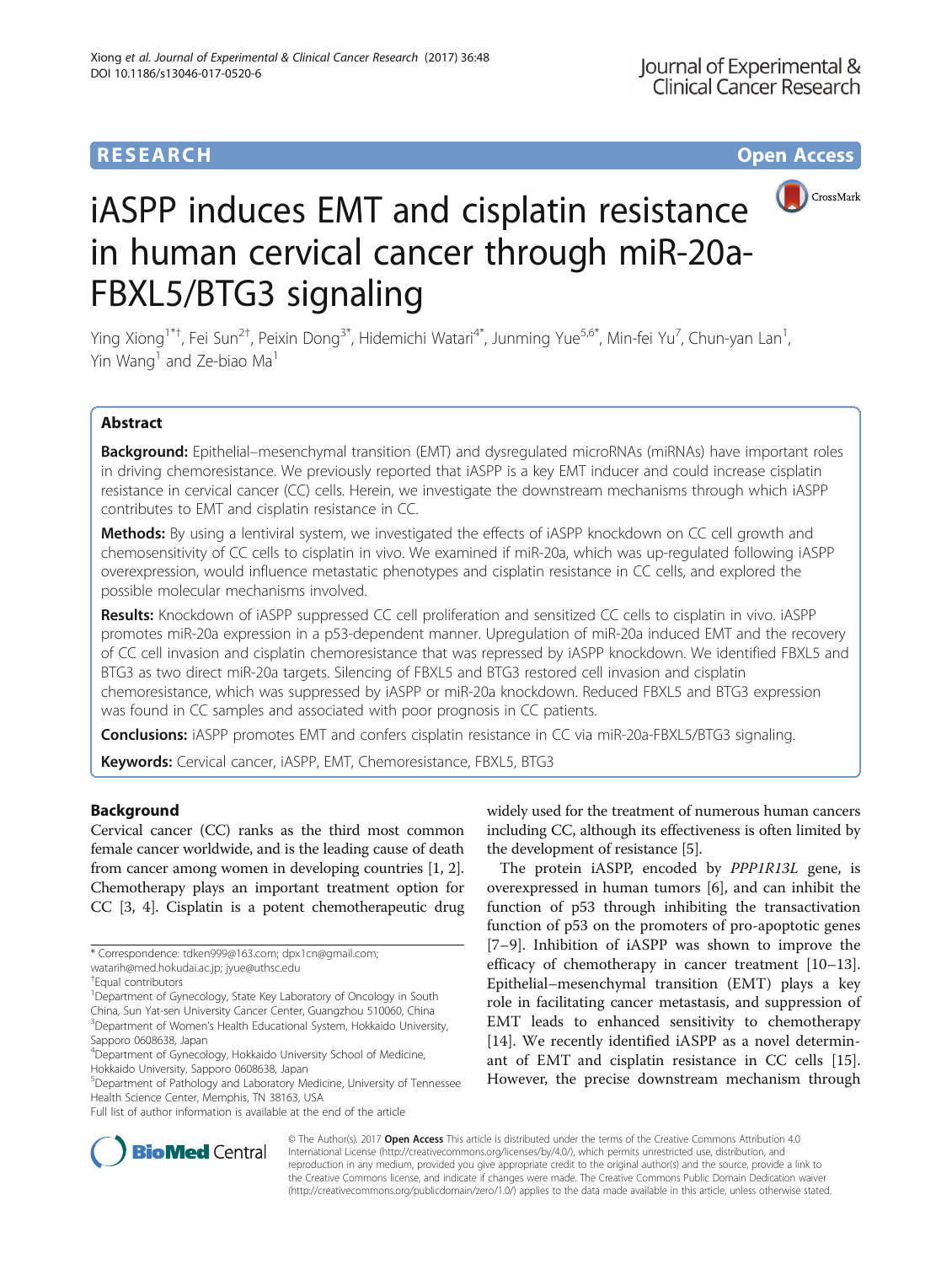which iASPP contributes to EMT and cisplatin resistance in CC is unknown.

In this study, we showed that stable silencing of iASPP expression enhances cisplatin chemosensitivity in vivo, and miR-20a-FBXL5/BTG3 signaling is responsible for iASPP-induced EMT and cisplatin resistance. Our results uncovered a molecular basis for silencing iASPP to improve the activity of cisplatin, potentially providing a new therapeutic approach for human CC.

## Methods

## Human CC samples

After informed consent, 40 pairs of primary CC specimens and adjacent non-tumor cervical tissues were collected according to an Institutional Review Broad-approved protocol at the Sun Yat-Sen University Cancer Center (Guangzhou, China). Samples were snap-frozen and stored in liquid nitrogen until the RNA was extracted.

## Cell lines, culture condition and reagents

CC cell lines (HeLa and SiHa, ATCC), human embryonic kidney 293 T (HEK293T, ATCC) cells and immortalized human normal endometrial epithelial cell line (EM) [[16\]](#page-9-0) were maintained in DMEM/F12 medium (Gibco Laboratories, Grand Island, NY, USA) containing 10% fetal bovine serum (FBS; Gibco Laboratories, Grand Island, NY, USA). cisplatin (Sigma, St Louis, MO, USA) was used at a final concentration of 2.0 μg/ml. The miR-20a mimics (mimic-20a) or negative control mimic (mimic-NC), anti-miR-20a inhibitor (anti-20a), negative control inhibitor (anti-NC), siRNA targeting FBXL5 (AM16708) and BTG3 (AM16708) and respective negative controls (Thermo Fisher Scientific, Waltham, MA, USA) were transfected using Lipofectamine 2000 transfection reagent (Invitrogen, CA, USA). The iASPP expression vector, p53 expression vector and empty control vector (OriGene, MD, USA) were transfected using the Lipofectamine Plus reagent (Invitrogen, CA, USA).

## Plasmid construction and transfection

Lentiviral expression vector pLVX-shRNA and Lenti-X HTX packaging System were from Clontech (Palo Alto, CA, USA). Three different short hairpin RNA (shRNA) sequences (shRNA-iASPP-1, -2 and -3) targeting the coding region of iASPP gene and a negative control sequence, as listed in Table S1, were designed for by online design software BLOCK-iT™ RNAi Designer (Invitrogen Life Technologies, Carlsbad, CA, USA). Oligonucleotides were annealed and cloned into pLVX-shRNA vector sites (EcoRI and BamHI) to generate pLVX-shRNA-iASPP (shRNA-iASPP-1, -2 and -3) vectors and pLVX-shRNA-NC vector (shRNA-NC). The shRNA-iASPP vectors or shRNA-NC vector were co-transfected with the Lenti-X HTX Packaging Mix into HEK293T cells. HeLa and SiHa

cells were infected with lentivirus supernatant at a multiplicity of infection (MOI) of 10, along with 5 μg/ml polybrene (Sigma-Aldrich, St Louis, MO, USA). After the fresh media change, infected cells were selected with 1 μg/mL of puromycin (Sigma-Aldrich, St Louis, MO, USA) for 3 weeks. After selection, western blotting was performed to determine if the knockdown was effective.

## Cell Counting Kit-8 (CCK8) Assay

Cells were seeded in 96-well plates (4000 cells/well). Twenty-four hours after seeding, cisplatin was added to cells. Cells were then incubated for 48 h with cisplatin, and cell viability was assessed using the Cell Counting Kit-8 assay according to the manufacturer's protocol (Dojindo laboratories, Kumamoto, Japan). Relative survival was calculated as the ratio normalized to DMSOtreated controls (set as 1).

## RNA isolation and qPCR

Total RNA was extracted using TRIzol (Invitrogen, CA) according to the manufacturer's protocol. For mRNA and mature miRNA analysis, cDNA was synthesized using the Thermo Scientific RevertAid First Strand cDNA Synthesis Kit (Thermo Fisher Scientific, Waltham, MA, USA) according to the manufacturer's instructions. The mRNA levels were determined using Maxima™ SYBR Green/ROX qPCR Master Mix (2X) (Thermo Fisher Scientific, Waltham, MA, USA) on ABI 7500 Real-Time PCR Systems. Primers specific to FBXL5, BBTG3, E-cadherin and Vimentin were from the PrimerBank Web-based database ([http://pga.mgh.harvard.edu/primerbank/\)](http://pga.mgh.harvard.edu/primerbank/). Detection of mature miRNA was performed using the NCode miRNA qRT–PCR kit (Invitrogen, CA), forward primers (the exact sequences of the mature miRNA genes) and a universal reverse primer supplied by the manufacturer. GAPDH and U6 small nuclear RNA were used as internal normalization controls. Data are expressed as the fold change over control (set as 1).

## Western blotting

Total cell lysates were extracted using the M-Per Mammalian Protein Extraction Reagent (Pierce Biotechnology, MA, USA), followed by immunoblotting with anti-iASPP (1:1000; Santa Cruz Biotechnology, Santa Cruz, CA, USA), p53 (1:1000; Santa Cruz Biotechnology, Santa Cruz, CA, USA), anti-phosphorylated p53 (1:1000; Abcam, Cambridge, UK), anti-Caspase-3 (Cell Signaling Technology, Danvers, MA, USA), anti-E-cadherin (1:1000; Cell Signaling Technology, Danvers, MA, USA), anti-Vimentin (1:1000, Cell Signaling Technology, Danvers, MA, USA), anti-FBXL5 (1:1000; Abcam, Cambridge, MA, USA), anti-BTG3 (1:1000, Abcam, Abcam, Cambridge, UK) or anti-GAPDH (1:2000; Santa Cruz Biotechnology, Santa Cruz, CA). Membranes were incubated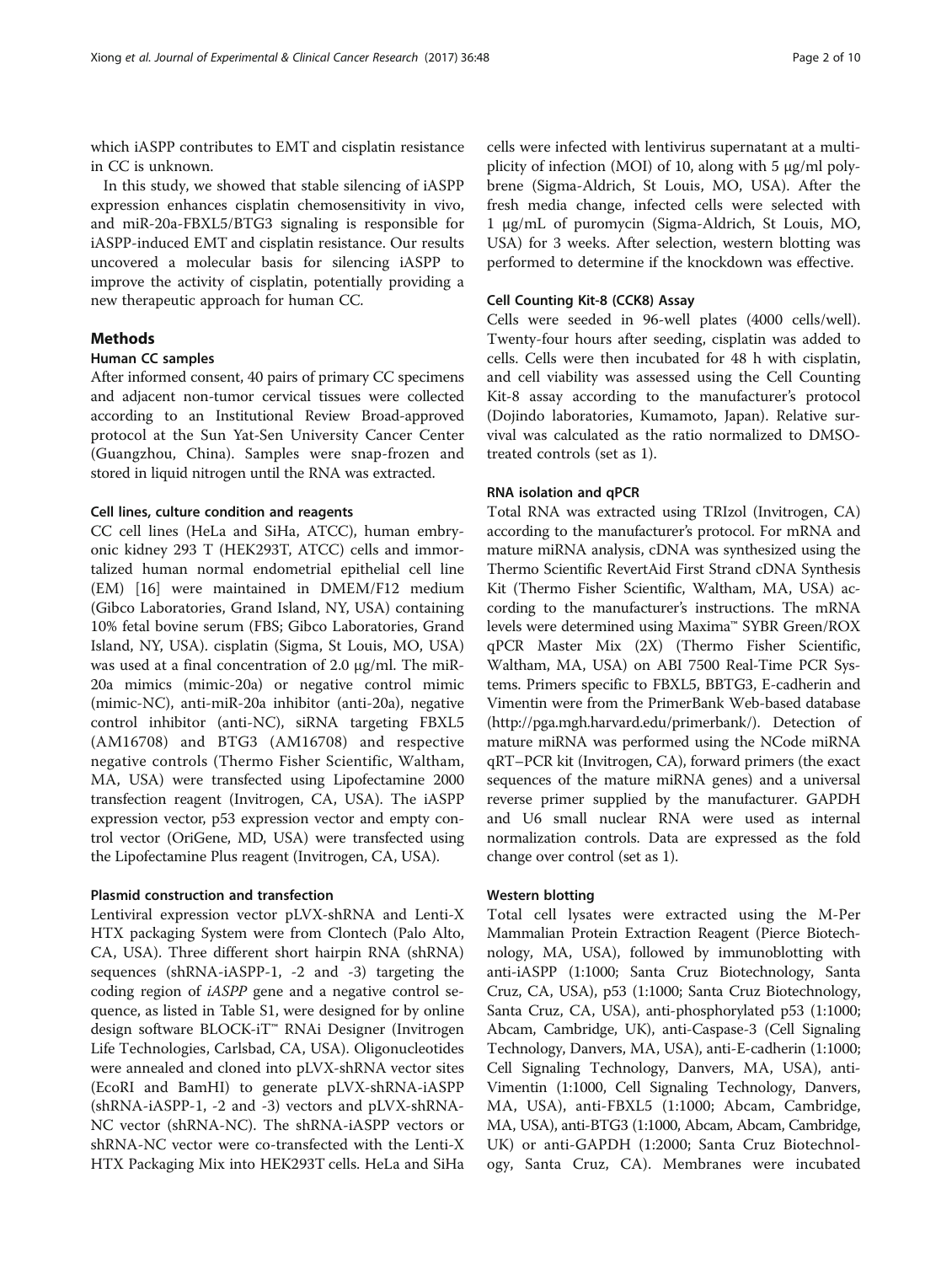with appropriate secondary antibodies and immunoreactive bands were visualized with ECL reagent (Perkin Elmer, Waltham, MA, USA). GAPDH was used as the endogenous control.

## In vitro invasion assay

Cell invasion assays were performed using a 24-well transwell inserts (Corning Costar, Cambridge, MA, USA) as previously described [\[17](#page-9-0)]. Briefly,  $5 \times 10^4$  cells in serum-free media were seeded in the upper chamber of a 24-well plate. The membrane of the Transwell unit was coated with Matrigel, and medium containing 10% FBS was added to in the lower compartment of each well. After 24 h, the non-motile cells on the upper surface of the inset were removed by a cotton swab. Invaded cells on the lower surface of the insert membrane was fixed and stained by Giemsa. The cells from at least five representative fields were counted. Relative invasion was expressed as the fold-change over the respective control.

## ChIP-qPCR assays

ChIP-qPCR analysis was performed using a Pierce Agarose ChIP kit (Pierce, Thermo Scientific, Rockford, IL, USA) according to the manufacturer's instructions. Briefly, cells were cross-linked for 10 min with 1% formaldehyde and lysed. Protein-DNA complexes were immunoprecipitated using either anti-p53 antibody (Santa Cruz Biotechnology, Santa Cruz, CA, USA) or unrelated rabbit IgG (Thermo Fisher Scientific, Rockford, IL) as a negative control. The immunoprecipitated DNA was reverse cross-linked, purified and analyzed by quantitative real-time PCR, using primers specific for the  $p21$ [[18](#page-9-0)], miR-20a [[19](#page-9-0)] and GAPDH [\[20\]](#page-9-0) genomic loci. Results are shown as the fold enrichment compared with IgG control, and further normalized to the GAPDH promoter.

## Microarray analysis

HeLa cells were transfected with anti-20a or anti-NC for 72 h. Total RNA was labeled and subsequently hybridized to the Superprint G3 Human GE 8x60k Microarray (Agilent Technologies) as described before [[21\]](#page-9-0). Microarray expression data was imported into the GeneSpring software (Agilent Technologies). The differentially expressed mRNAs ( $P < 0.05$  and fold change  $\geq 2.0$ ) were selected for further analysis.

## Dual 3'-UTR reporter assay

Human FBXL5 or BTG3 3'-untranslated region (3'-UTR) cloned downstream of the firefly luciferase gene was purchased from OriGene Technologies (Rockville, MD, USA). Mutations in the miR-20a seed-matching sequences were created using a quick-change site-directed mutagenesis kit (Stratagene, CA, USA). Cells were seeded in 24-well plates and transfected after 24 h with 100 ng of the indicated firefly reporter vectors, 10 ng of Renilla reporter plasmid pRL-CMV as a normalization control, and 30 nM of mimic-20a or anti-20a or their negative controls. After 48 h, a Dual Luciferase Reporter assay (Promega, Madison, WI, USA) was performed according to the manufacturer's instructions.

## Xenograft experiments

Female BALB/c-nu mice (aged 4 weeks) were purchased from Guangdong Medical Laboratory Animal Center (Guangzhou, China). All animal procedures were performed in accordance with Sun Yat-Sen University Cancer Center Institutional Animal Care and Use Committee guidelines. In brief, iASPP shRNA- or control shRNAexpressing HeLa cells  $(5 \times 10^6)$  were subcutaneously injected into the right flank of nude mice under sterile conditions. After the formation of palpable tumors (tumor volume reached  $100 \text{ mm}^3$ ), the mice were randomly divided into two groups with four animals in each group: PBS or cisplatin (5.0 mg/kg), via intraperitoneal injection twice a week for 24 days. Tumor sizes were measured every 6 days, and tumor volume was calculated by the formula: tumor volume  $(mm^3)$  = width  $(mm^2)$  × length  $(mm) \times 0.5$ . After 24 days, all mice were sacrificed and photographed. Tumors were harvested and weighed.

## **Statistics**

Data are presented as mean  $\pm$  SD. Differences were analyzed by a 2-tailed Student's t-test or 1-way ANOVA. Calculations were performed using SPSS software (Release 13.0, Chicago, USA), and  $P$ -values of <0.05 were considered as significant.

## Results

## Stable knockdown of iASPP suppresses cisplatin resistance in vivo

Recently we reported that elevated iASPP expression contributes to cisplatin resistance and EMT properties in CC cells [[15\]](#page-9-0). To validate the role of iASPP as a promoter of chemoresistance and CC progression in vivo, we stably silenced endogenous iASPP in HeLa and SiHa cells with the transduction of shRNAs targeting iASPP. We used western blotting analysis to confirm the silencing effects of these shRNAs in CC cells. Transfection with all these shRNA-iASPP vectors led to significantly lower iASPP protein levels than transfection with shRNA-NC vector (Fig. [1a](#page-3-0); Additional file [1](#page-8-0): Figure S1A). We identified shRNA-iASPP-1 vector that produced the highest knockdown efficiency and therefore used it for further studies.

As shown in Fig. [1b](#page-3-0), HeLa or SiHa cells with stable iASPP silencing exhibited reduced iASPP protein expression and enhanced protein expression of phospho-p53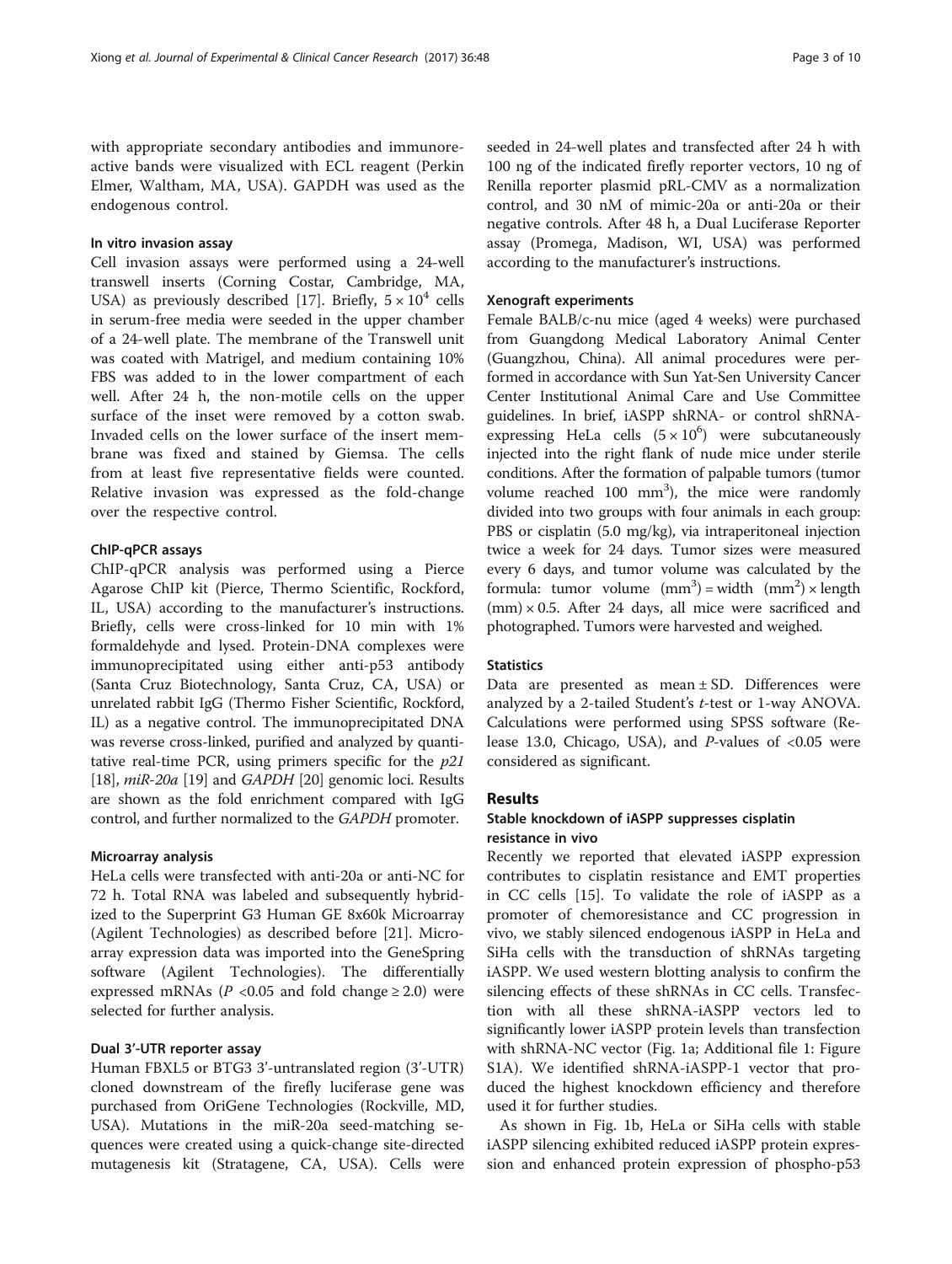<span id="page-3-0"></span>

and cleaved-Caspase-3, compared with control cells that were infected with control shRNA, indicating that stable silencing of iASPP reactivates p53 activity and promotes apoptosis in CC cells.

We next treated HeLa and SiHa cells with cisplatin, and found that upon cisplatin treatment, iASPP shRNAtransduced CC cells had increased levels of phospho-p53 and cleaved-Caspase-3 compared to control shRNAtransduced cells, as demonstrated by Western blotting (Fig. 1b). CCK8 assay confirmed that iASPP shRNAexpressing CC cells had significantly decreased cell survival (up to 50%) in response to cisplatin, compared with control shRNA-transduced cells (Fig. 1c), suggesting that stable depletion of iASPP sensitized the drug response of CC cells to cisplatin.

Then we examined whether iASPP silencing could enhance the sensitivity of CC cells to cisplatin in vivo, using a human CC xenograft model generated from HeLa cells. In the absence of cisplatin treatment, there was a moderate (nearly 30%) decrease in tumor volume and weight of iASPP knockdown group compared with control group (Fig. 1d and e). However, when cisplatin was administered at a dose of 5.0 mg/kg, mice injected with iASPP shRNA-expressing HeLa cells showed a

more dramatic (approximately 50%) reduction in tumor volume and tumor weight, compared with mice injected with control shRNA-expressing cells (Fig. 1d and e). Thus, stable iASPP knockdown reverses the resistance of the human CC xenograft model to cisplatin treatment in vivo.

## iASPP induces miR-20a expression in a p53-dependent manner

Since p53 has also been shown to directly repress the oncogenic miR-17-92a cluster (comprising miR-17, miR-18a, miR-20a, miR-19a, miR-19b and miR-92a) through binding the TATA box of the miR-17-92 promoters [\[19](#page-9-0)], we hypothesized that, via a p53-depedent mechanism, iASPP may promote cisplatin resistance by inducting this cluster, which was shown to enhance chemoresistance in mantle cell lymphoma [\[22](#page-9-0)]. We examined the levels of these six miRNAs in iASPP shRNA or control shRNA-expressing HeLa cells. Indeed, stable iASPP silencing in HeLa cells resulted in a pronounced repression of miR-20a (Fig. [2a](#page-4-0)) and a moderate repression of the remaining five miRNAs (data not shown). Transient transfection of iASPP expression vector in SiHa cells significantly increased miR-20a expression (Fig. [2a](#page-4-0)). As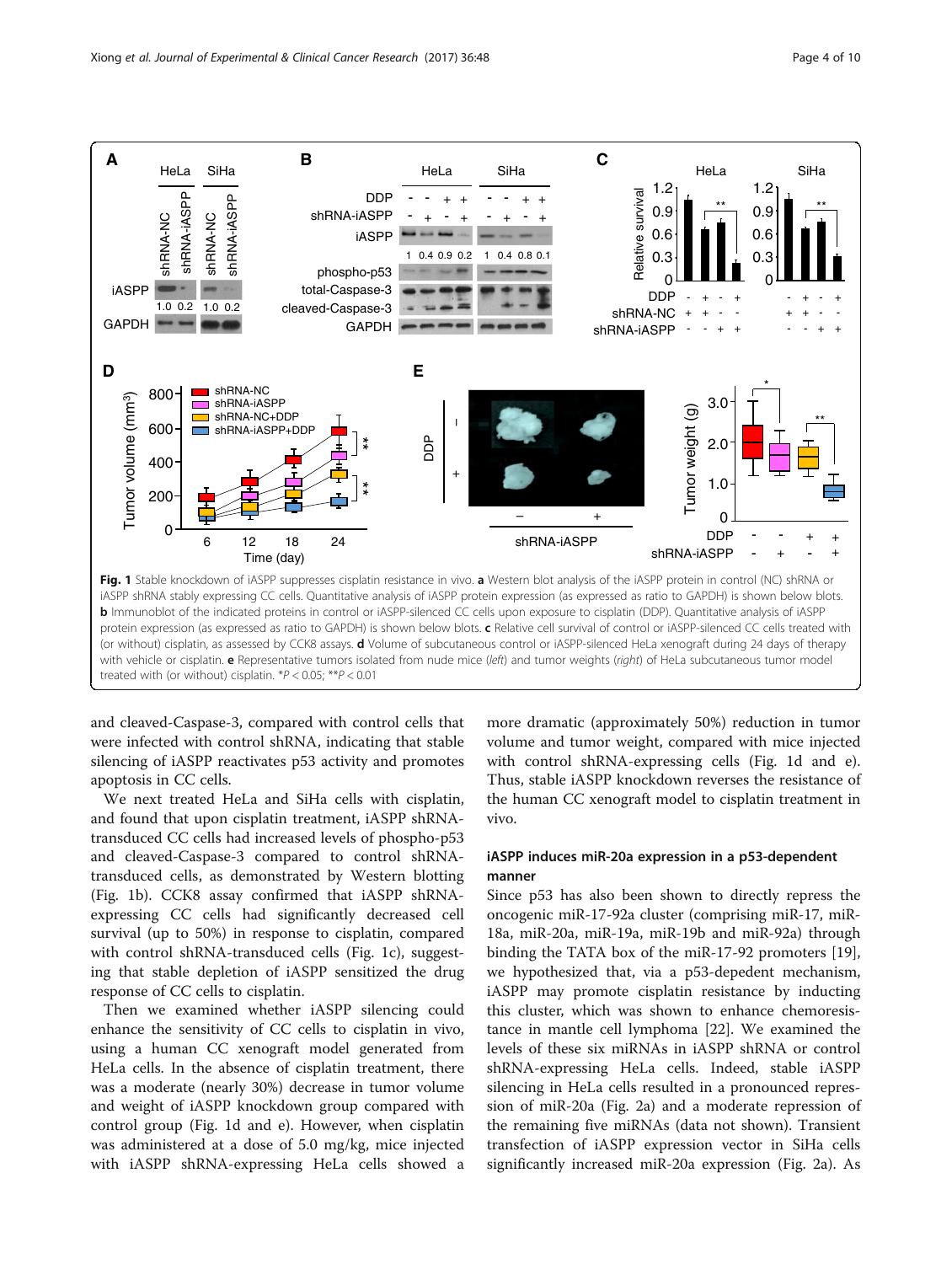<span id="page-4-0"></span>

shown in Fig. 2b, miR-20a was markedly upregulated in human CC samples compared with the paired normal cervical tissues, as determined by qPCR. Moreover, we observed the inhibitory effects of ectopic p53 expression on miR-20a level by qPCR in CC cells (Fig. 2c and d). These data indicate that iASPP may induce the expression of miR-20a via modulating p53 activity in CC cells.

Further ChIP-qPCR assays revealed that p53 selectively bond to the promoters of miR-20a and p21 (positive control for the assay) (Fig. 2e and  $f$ ). Consistent with a role of iASPP in suppressing the transcriptional functions of p53 [\[15](#page-9-0)], knockdown of iASPP in HeLa cells significantly increased the p53 occupancy at the miR-20a promoter, while enforced expression of iASPP in SiHa cells triggered a release of p53 from the miR-20a promoter (Fig. 2e and f). These results indicate that iASPP prevents p53 recruitment to the miR-20a promoter, leading to the induction of miR-20a in CC cells.

## miR-20a mediates iASPP-induced EMT and cisplatin resistance

qPCR analysis of CC cell lines and immortalized normal epithelial cell line EM demonstrated the up-regulation of miR-20a in CC cells (Fig. [3a](#page-5-0)). We next sought to determine the role of miR-20a in regulating iASPP-induced EMT and cisplatin resistance by modulating its levels in CC cells. Transient transfection of HeLa cells with anti-20a promotes an epithelial cellular phenotype, as evidenced by a transition from the mesenchymal phenotype to an epithelial cobblestone phenotype (Fig. [3b](#page-5-0) and [c](#page-5-0)). Given the morphological changes observed in HeLa cells, we evaluated whether these changes are associated

with changes in EMT markers. Western blotting data showed that HeLa cells transfected with anti-20a displayed an upregulation of E-cadherin and a repression of Vimentin, compared with control cells transfected with anti-NC (Fig. [3d\)](#page-5-0). Knockdown of miR-20a also resulted in decreased invasiveness of HeLa cells (Fig. [3e\)](#page-5-0). In contrast, SiHa cells transfected with mimic-20a displayed a downregulation of E-cadherin and an induction of Vimentin, compared with control cells transfected with mimic-NC (Fig. [3b](#page-5-0) and [d\)](#page-5-0).

Of note, enforced miR-20a expression partially rescued the effects of iASPP knockdown by sustaining invasiveness of HeLa cells (Fig. [3f](#page-5-0)), whereas anti-20amediated downregulation of miR-20a significantly attenu-ated iASPP-driven invasion of SiHa cells (Fig. [3f](#page-5-0)). CCK8 assay demonstrated that overexpression of miR-20a significantly decreased the activity of cisplatin by restoring cell survival, which was suppressed by iASPP depletion (Fig. [3g\)](#page-5-0). These data suggest that miR-20a is required for iASPP-induced invasion and cisplatin resistance in CC cells.

## miR-20a-FBXL5/BTG3 signaling is responsible for iASPPinduced cell invasion and cisplatin resistance

To find potential target genes affected by miR-20a, we performed a microarray gene expression analysis in HeLa cells transfected with anti-20a. This analysis revealed that more than 1000 genes were up-regulated by miR-20a knockdown. Using this list, we performed online miRDB target gene prediction analysis [\[23\]](#page-9-0), and narrowed the predicted targets of miR-20a down to 73 common genes (Fig. [4a;](#page-6-0) Additional file [1:](#page-8-0) Table S2).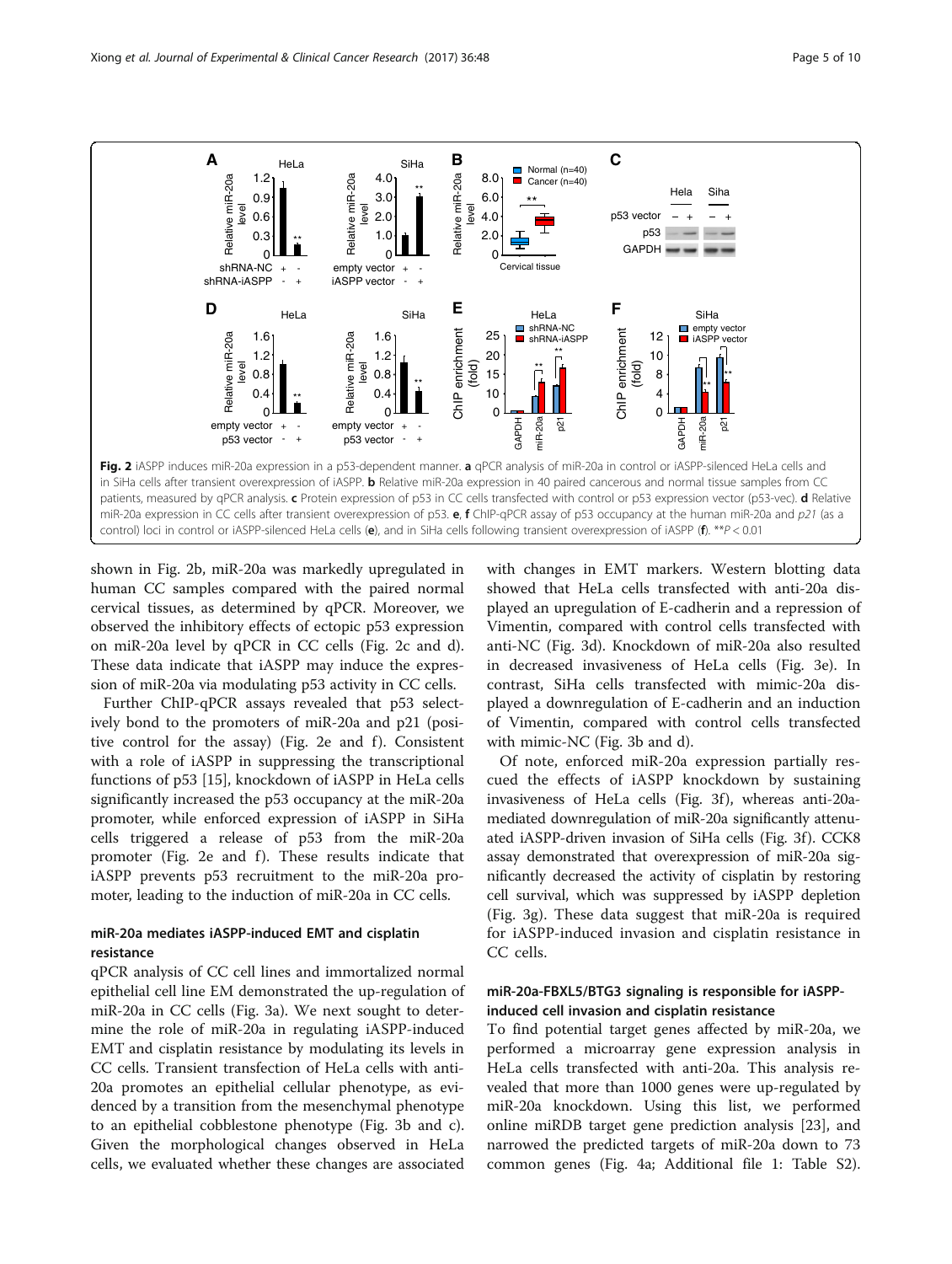<span id="page-5-0"></span>

Among these, FBXL5 and BTG3 have been reported to regulate EMT and cancer metastasis [[24](#page-9-0)–[26](#page-9-0)]. Data from the microarray analysis was confirmed by qPCR in HeLa cells (Fig. [4b](#page-6-0)). We identified putative binding sites for miR-20a in the 3'-UTRs of FBXL5 and BTG3 (Fig. [4c](#page-6-0)). As expected, transfection with anti-20a increased FBXL5 and BTG3 protein levels in HeLa cells, however miR-20a re-expression decreased FBXL5 and BTG3 protein levels in SiHa cells (Fig. [4d\)](#page-6-0). Consistent with these data, a negative correlation between endogenous miR-20a levels and FBXL5 and BTG3 mRNA expression was found in CC cells, as measured by qPCR (Figs. 3a and [4e](#page-6-0)). Luciferase assay showed that anti-20a enhanced the activity of the FBXL5 or BTG3 3'-UTR, and mimic-20a significantly decreased the activity of the FBXL5 or BTG3 3'- UTR (Fig. [4f](#page-6-0) and [g\)](#page-6-0). Importantly, miR-20a expression did not alter the activity of luciferase linked to FBXL5 or BTG3 3'-UTR where the putative miR-20a binding site was mutated (Fig. [4f](#page-6-0) and [g](#page-6-0)). Thus, the FBXL5 and BTG3 mRNA are directly regulated by miR-20a in CC cells.

We next asked whether miR-20a-FBXL5/BTG3 signaling is implicated in iASPP-induced cell invasion and cisplatin resistance in CC cells. iASPP- or miR-20a-silenced CC cells had increased protein levels of FBXL5 and BTG3, compared with respective control cells (Fig. [4h;](#page-6-0) Additional file [1](#page-8-0): Figure S1B). We found that siRNA-mediated knockdown of FBXL5 or BTG3 significantly restored the invasive abilities and reduced the anti-tumor activity of cisplatin in iASPP- or miR-20a-silenced CC cells (Fig. [4i](#page-6-0) and [j](#page-6-0); Additional file [1:](#page-8-0) Figure S1C). Furthermore, the knockdown of FBXL5 or BTG3 resulted in E-cadherin inhibition and recovery of Vimentin in iASPP- or miR-20a-silenced cells (Additional file [1](#page-8-0): Figure S1D and not shown). Taken together, these data indicate that FBXL5 and BTG3 serve as tumor suppressors in CC cells, and miR-20a-FBXL5/BTG3 signaling is responsible for iASPP-induced EMT and cisplatin resistance.

## High iASPP and low FBXL5/BTG3 expression correlates with poor survival in CC patients

Given that iASPP and miR-20a expression is elevated in CC tissues [[15](#page-9-0)] (Fig. [2b\)](#page-4-0), we assessed whether FBXL5 and BTG3 are differentially expressed in primary CC samples using qPCR analysis. As shown in Fig. [5a](#page-7-0), lower expression of FBXL5, BTG3 and E-cadherin along with higher Vimentin level was detected in CC samples compared with the paired normal cervical tissues. Then we performed a pan-cancer bioinformatics analysis based on the BioXpress database [[27\]](#page-9-0), to analyze the mRNA expression of FBXL5 and BTG3 in cancer tissues and their paired normal tissues across multiple cancer types. Interestingly, iASPP is up-regulated in 100% of CC tissues, however FBXL5 and BTG3 are down-regulated in 100 and 67% in CC tissues, respectively (Fig. [5b](#page-7-0)). This analysis also indicated a similar negative correlation between high iASPP and low FBXL5/BTG3 expression in various cancer types (Additional file [1:](#page-8-0) Figure S2).

To test whether the iASPP-miR-20a-FBXL5/BTG3 signaling described above is clinically relevant, we performed qPCRs to assess correlations between the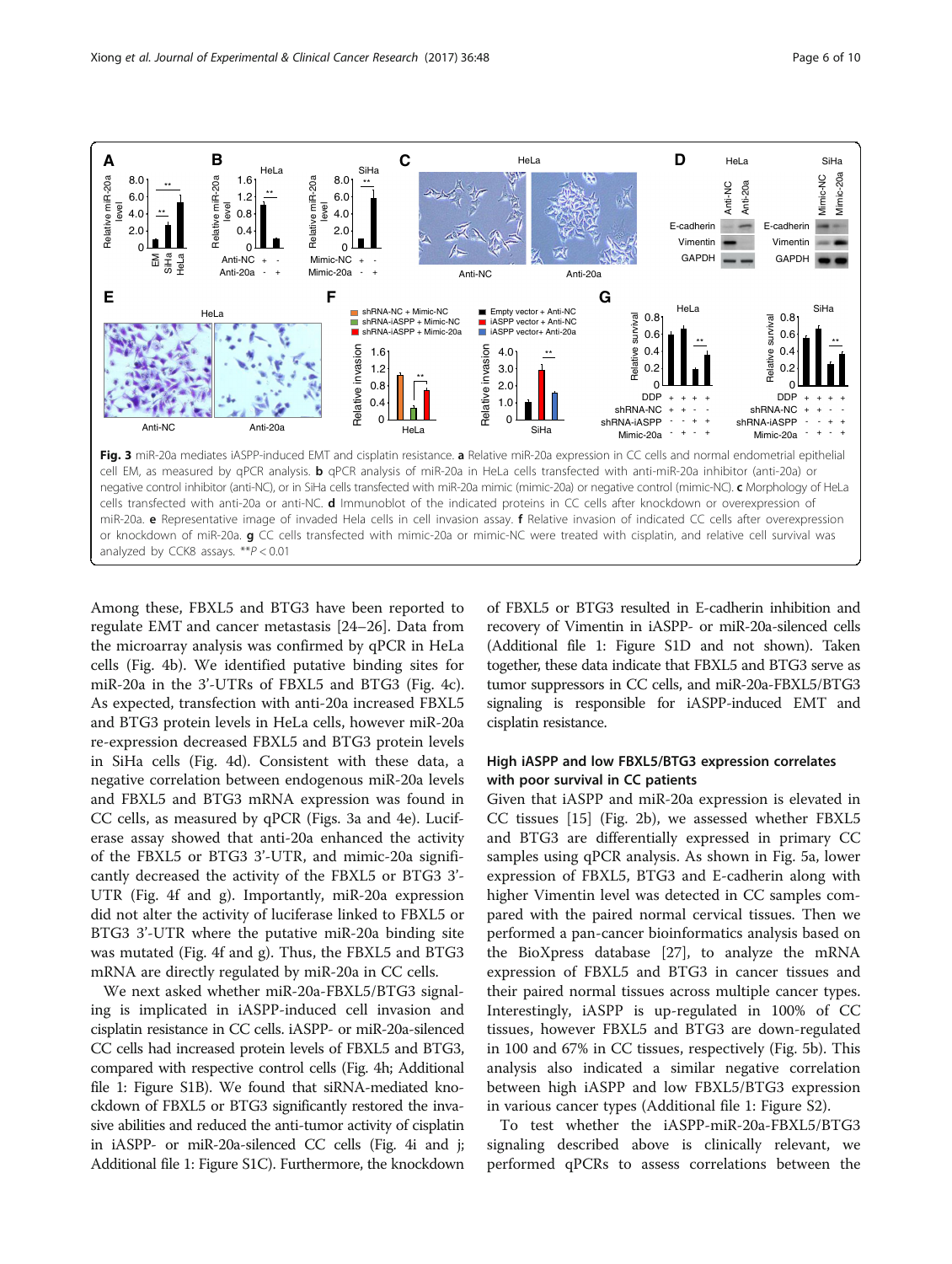<span id="page-6-0"></span>

abundance of iASPP, miR-20a, FBXL5 and BTG3 in 40 paired tumor and non-tumor tissues. We could detect a significant positive correlation between iASPP levels and the expression of miR-20a, and a significant negative association of miR-20a and FBXL5/BTG3 mRNA expression (Fig. [5c](#page-7-0)). These results show that the iASPPmiR-20a-FBXL5/BTG3 signaling is active in primary human CCs.

Finally, we examined the association between FBXL5/ BTG3 and patient survival using the SurvExpress web tool [\[28](#page-9-0)]. SurvExpress uses the Cox model and TCGA RNA sequencing data to give each sample a risk score, and CC patients were divided into the high-risk (with a low probability of survival; above median of risk score;  $n = 95$ ) or low-risk (with a high probability of survival; below the median of risk score;  $n = 96$ ) group (Fig. [5d](#page-7-0)). Kaplan–Meier survival analysis demonstrated that the overall survival rate in the high-risk group were significantly lower than those in the low-risk group  $(P < 0.001)$ (Fig. [5d](#page-7-0)). High-risk CC patients exhibited higher iASPP and lower FBXL5/BTG3 expression than the low-risk patients (Fig. [5d\)](#page-7-0).

These data, together with those outlined above, support a model that: through a p53-depedent mechanism, iASPP up-regulates miR-20a expression, leading to the repression of FBXL5 and BTG3 expression, which in turn promotes EMT, cell invasion and cisplatin resistance in CC (Fig. [5e](#page-7-0)).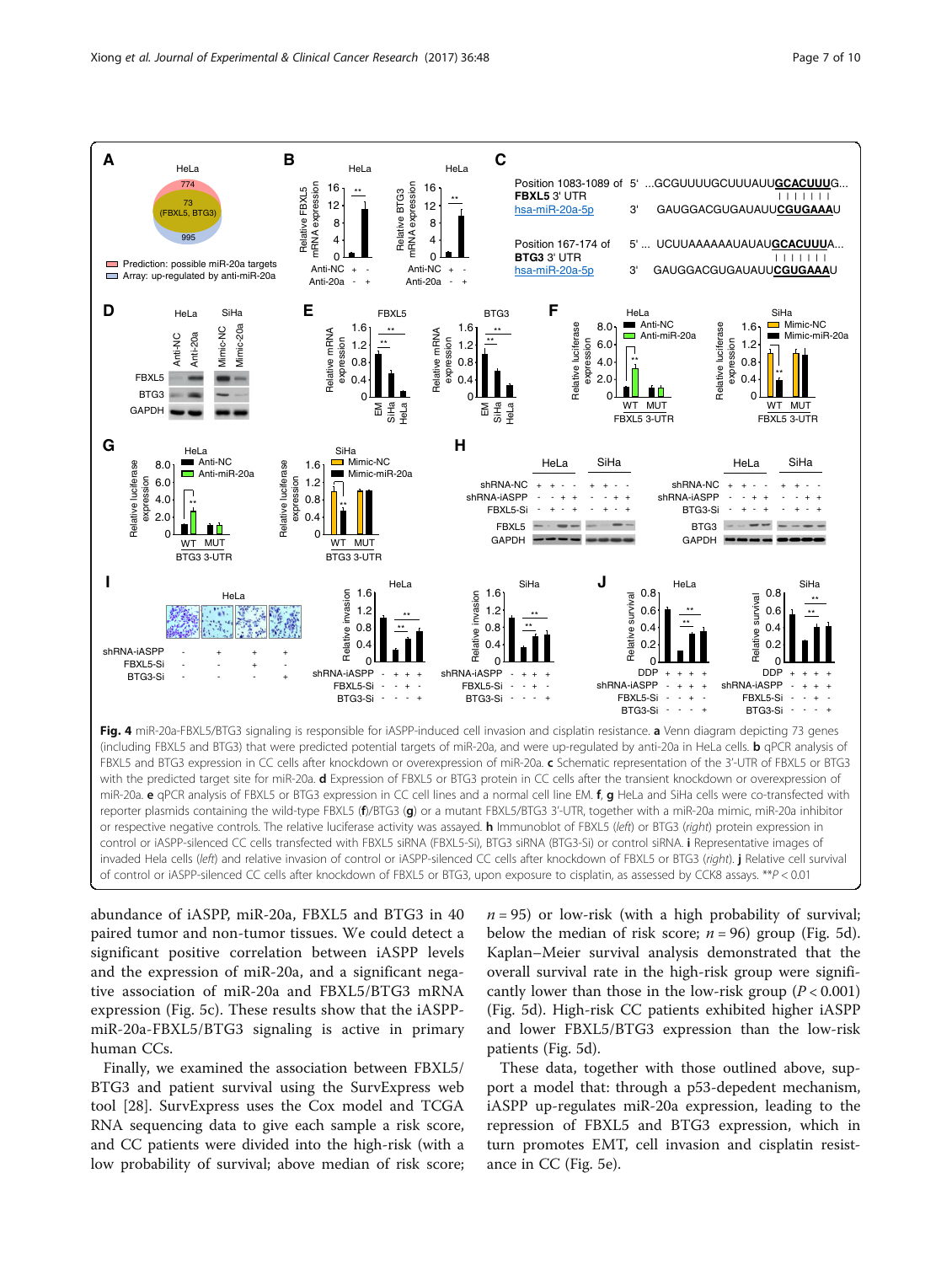<span id="page-7-0"></span>

compared to that of corresponding non-tumor tissues. Spearman correlation coefficient with the respective significance is shown. d Kaplan-Meier survival curve of 191 TCGA (Cancer Genome Atlas database) cervical cancer samples was created using the SurvMicro database, based on the low or high risk for a poor outcome (left). Box plots demonstrating significantly higher level of iASPP and lower level of FBXL5/BTG3 in the high-risk CC patients (right). <sup>e</sup> Schematic representation of the proposed mechanism by which iASPP promotes EMT and cisplatin resistance in CC via miR-20a-FBXL5/BTG3 signaling. \*\*P < 0.01

## **Discussion**

Resistance to chemotherapy is a major obstacle for effective treatment of cancers including CC [\[29\]](#page-9-0). The acquisition of EMT features has been proposed as the key contributor of chemoresistance in cancer cells [[30, 31](#page-9-0)]. In CC, EMT was reported to play a major role in promoting chemoresistance [\[32\]](#page-9-0). Hence, it is crucial to obtain better insight into the mechanisms underlying the induction of EMT and to explore novel approaches to improve drug sensitivity in CC patients. Although iASPP was known to regulate EMT in CC cells [[15](#page-9-0)] and overexpression of iASPP correlates with poor prognosis and chemoresistance in CC [[33](#page-9-0)], the underlying mechanism are not understood.

In this study, we demonstrate that stable silencing of iASPP sensitizes CC cells to cisplatin-induced cell death in vivo, supporting iASPP as a new therapeutic candidate to overcome cisplatin resistance in CC. Furthermore, we provided the first evidence that iASPP stimulates EMT and induces cisplatin resistance in both cervical adenocarcinoma cell line HeLa and cervical squamous cell carcinoma cell line SiHa, through regulating the downstream miR-20a-FBXL5/ BTG3 signaling pathway.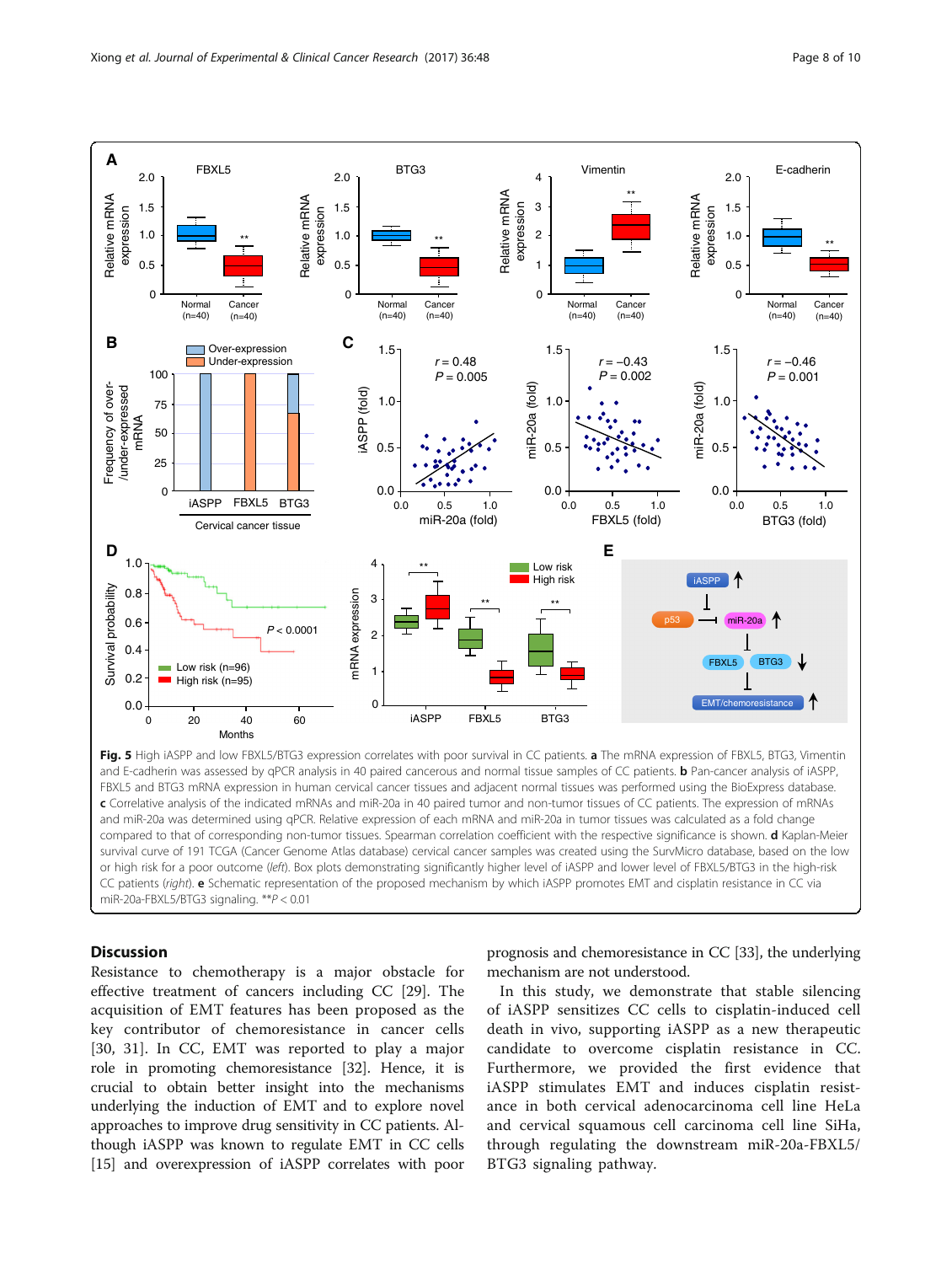<span id="page-8-0"></span>The miR-17-92 cluster is highly expressed in various cancer types, including B-cell lymphoma [[34\]](#page-9-0), breast cancer [\[35\]](#page-9-0), colon cancer [\[36](#page-9-0)], lung cancer [\[37\]](#page-9-0) and CC [[38, 39](#page-9-0)]. Among this cluster, miR-20a is a known oncogenic miRNA, thought be critically associated with enhanced EMT properties in colon cancer [\[40](#page-9-0)] and cisplatin-resistant phenotype in gastric cancer [[41](#page-9-0)]. In CC cells, overexpression of miR-20a facilitates the proliferation and metastasis of CC [[39\]](#page-9-0). Our results validated invasion-promoting role of miR-20a in CC cells, and further emphasized the requirement of miR-20a in iASPP-induced EMT and cisplatin resistance. Therefore, inactivation of miR-20a might be a novel strategy for the treatment of CC.

Overexpression of miR-17-92 cluster can be attributable to the amplification of the miR-17-92 locus [\[34](#page-9-0)], direct transactivation by c-Myc [[42](#page-9-0)] or indirect Notchdependent activation [[43\]](#page-9-0). However, the molecular mechanism of miR-20a overexpression in CC remains unclear. Previous study showed that tumor suppressor p53 can directly bind to the promoters of miR-17-92 and repress its transcription [[19\]](#page-9-0). In line with this finding, we found that, though interfering with the activity of p53, iASPP up-regulates miR-20a level in CC cells, leading to EMT features, increased cell invasion and resistance to cisplatin treatment.

FBXL5 inhibits EMT and attenuates the metastasis and cisplatin resistance in gastric cancer [[24, 25](#page-9-0)]. BTG3 was also shown to suppress proliferation and invasion of gastric and esophageal cancer cells [\[26, 44](#page-9-0)]. We demonstrated for the first time that FBXL5 and BTG3 are down-regulated in CC tissues and their downregulation are associated with worse prognosis in CC patients. In CC cells, FBXL5 and BTG3 function as tumor suppressors and direct downstream targets of miR-20a, and the repression of FBXL5 and BTG3 can restore the invasive and resistant characteristics of CC cells, which was suppressed by iASPP or miR-20a depletion.

## Conclusions

In conclusion, our data suggest that iASPP promotes EMT and confers cisplatin resistance in CC via miR-20a-FBXL5/BTG3 signaling, and blocking iASPP activity or down-regulating its expression in CC may be a novel therapeutic strategy to improve the efficacy of cisplatin, one of the most widely used chemotherapy agents.

## Additional file

[Additional file 1:](dx.doi.org/10.1186/s13046-017-0520-6) Silencing of FBXL5 and BTG3 restored the effects that was suppressed by iASPP or miR-20a knockdown. (DOCX 1058 kb)

#### Abbreviations

CC: Cervical cancer; DDP: Cisplatin; EMT: Epithelial-to-mesenchymal transition; miRNA: microRNA

#### Acknowledgements

We thank Dr. Zhujie Xu for technical assistance.

## Funding

This work was supported by the Science and Technology Planning Project of Guangdong Province, China (2013B021800155), a grant from the Department of Women's Health Educational System and a Grant-in-Aid for Scientific Research (C) (15 K10697 and 16 K11123).

## Availability of data and materials

Not applicable.

#### Authors' contributions

YX, PD, HW and JY designed experiments. YX, FS and PD performed experiments. YX, FS and PD wrote the manuscript. HW, MY, CL, YW and ZM contributed to data analysis and discussed the results. All authors read and approved the final manuscript.

#### Competing interests

The authors declare that they have no competing interests.

#### Consent for publication

Not applicable.

#### Ethics approval and consent to participate

This work has been approved by the ethical committees at Sun Yat-Sen University Cancer Center, and we have obtained written informed consent from all participants involved in the study. For animal study, all procedures were approved by the Sun Yat-Sen University Cancer Center Institutional Animal Care and Use Committee.

## Publisher's Note

Springer Nature remains neutral with regard to jurisdictional claims in published maps and institutional affiliations.

#### Author details

<sup>1</sup>Department of Gynecology, State Key Laboratory of Oncology in South China, Sun Yat-sen University Cancer Center, Guangzhou 510060, China. 2 Department of Obstetrics and Gynecology, Nanfang Hospital, Southern Medical University, Guangzhou 510515, China. <sup>3</sup>Department of Women's Health Educational System, Hokkaido University, Sapporo 0608638, Japan. 4 Department of Gynecology, Hokkaido University School of Medicine, Hokkaido University, Sapporo 0608638, Japan. <sup>5</sup>Department of Pathology and Laboratory Medicine, University of Tennessee Health Science Center, Memphis, TN 38163, USA. <sup>6</sup>Center for Cancer Research, University of Tennessee Health Science Center, Memphis, TN 38163, USA. <sup>7</sup>Guangzhou Sagene Biotech Co., Ltd, Guangzhou International Biotech Island, Guangzhou 510300, China.

## Received: 6 February 2017 Accepted: 28 March 2017 Published online: 11 April 2017

### References

- 1. Siegel R, Ma J, Zou Z, Jemal A. Cancer statistics, 2014. CA Cancer J Clin. 2014;64:9–29.
- 2. Forouzanfar MH, Foreman KJ, Delossantos AM, Lozano R, Lopez AD, Murray CJ, et al. Breast and cervical cancer in 187 countries between 1980 and 2010: a systematic analysis. Lancet. 2011;378:1461–84.
- 3. Pfaendler KS, Tewari KS. Changing paradigms in the systemic treatment of advanced cervical cancer. Am J Obstet Gynecol. 2016;214:22–30.
- 4. Tangjitgamol S, Katanyoo K, Laopaiboon M, Lumbiganon P, Manusirivithaya S, Supawattanabodee B. Adjuvant chemotherapy after concurrent chemoradiation for locally advanced cervical cancer. Cochrane Database Syst Rev. 2014;12, CD010401.
- 5. Dasari S, Tchounwou PB. Cisplatin in cancer therapy: molecular mechanisms of action. Eur J Pharmacol. 2014;740:364–78.
- 6. Dong P, Ihira K, Hamada J, Watari H, Yamada T, Hosaka M, et al. Reactivating p53 functions by suppressing its novel inhibitor iASPP: a potential therapeutic opportunity in p53 wild-type tumors. Oncotarget. 2015;6:19968–75.